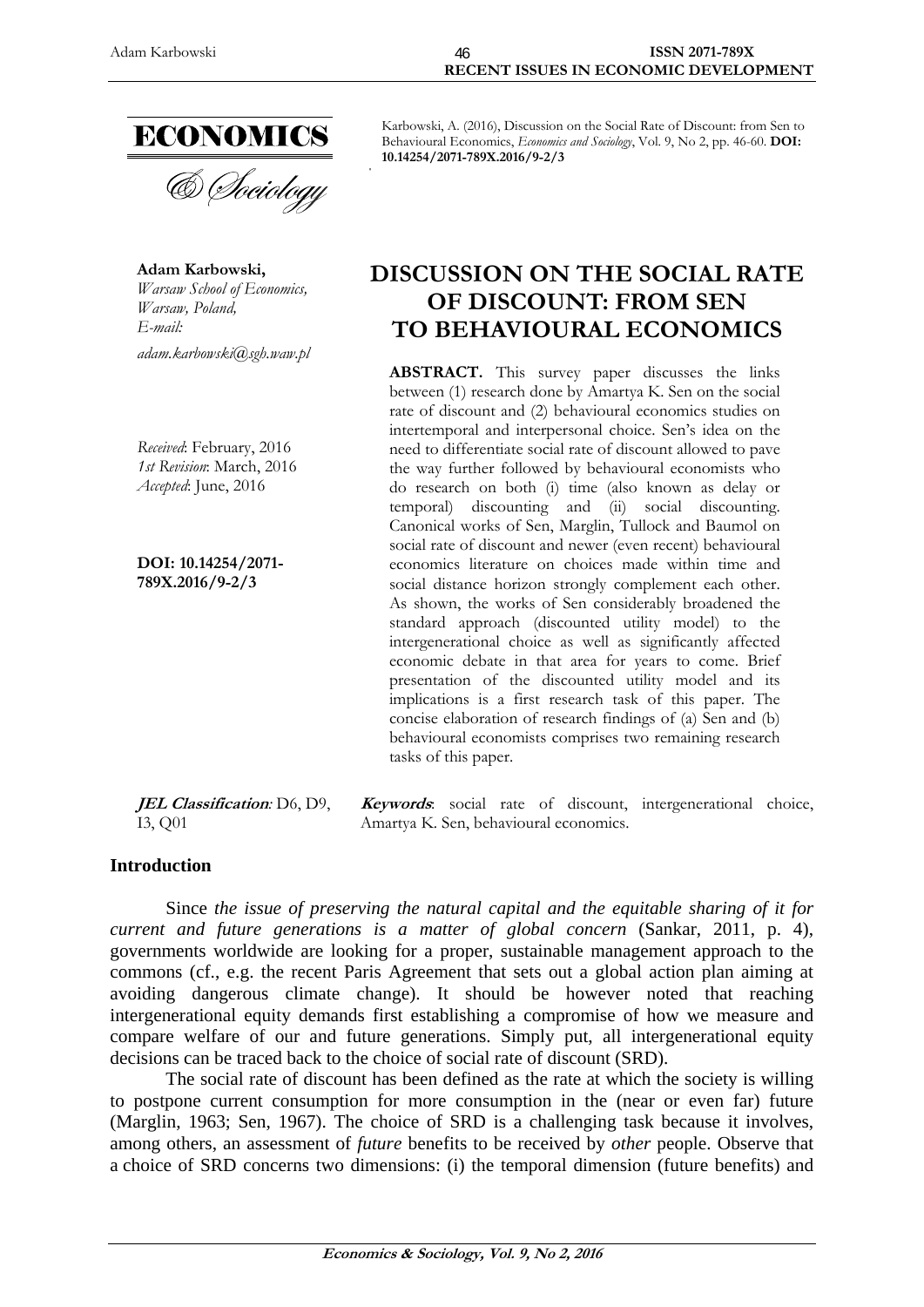| Adam Karbowski | <b>ISSN 2071-789X</b>                        |
|----------------|----------------------------------------------|
|                | <b>RECENT ISSUES IN ECONOMIC DEVELOPMENT</b> |

(ii) the social distance dimension (benefits for others). Therefore, the economic discussion related to the social rate of discount involves two types of discounting: (i) time (also known as delay or temporal) discounting (see, e.g. Frederick *et al.*, 2002) and (ii) social discounting (see, e.g. Jones and Rachlin, 2006).

In the case of time discounting, decision makers value rewards available at various moments in time (choices are made within a time horizon, hence the choice is *intertemporal*). As regards social discounting, the choices made concern rewards to people occupying various positions along the axis of social distance (choices are made within a social distance horizon, hence the choice is *interpersonal*). Persons are distributed along the social distance axis according to the criterion of diminishing proximity to the decision maker. The decision maker occupies position no. 1, then there is the person closest to her (in this text decision makers are in the feminine), whereas further along the axis there are people known to the decision maker only by sight, and further on – strangers.

Observe that the intergenerational choice is entangled both in intertemporal and interpersonal considerations. Obviously, this makes the choice being discussed particularly complex and perplexing.

The aim of this paper is to, at least to some extent, disentangle the complexity of the intergenerational problem by presenting important voices in the economic discussion on the social rate of discount. This survey paper puts special emphasis on the contributions made by Amartya K. Sen (section 2) in the development of theory of social rate of discount. As shown in further sections, the works of Sen (1961, 1967, 1982) considerably broadened the standard approach (*discounted utility model*, see section 1) to the topic as well as significantly affected economic discussion in that area for years to come. Brief presentation of the discounted utility model and its implications is a first research task of this paper. Sen's research paved the way that was later followed by behavioural economists studying (both individual and national) differences in rates of discount as well as social conditions underlying the SRD selection process (section 3). The concise elaboration of research findings of (i) Sen and (ii) behavioural economists comprises two remaining research tasks of this paper.

The highly complex SRD-related issues can be organised by using the fundamental descriptive dimensions of economic agent (cf. *Figure 1*). The basic dimensions distinguished in the economic concept of man are (Hendrikse, 2003): decision maker's *degree of rationality*, *behavioural orientation* and *willpower*. In neoclassical economics humans are believed to be fully rational (degree of rationality axis, cf. figure 1) and perfectly selfish (behavioural orientation axis). Full rationality means that the ratio of decision maker's cognitive capacities to problem complexity always equals 1 (Hendrikse, 2003). Consequently, a decision maker is able to immediately solve any problem and makes no mistakes. Bounded rationality occurs when the ratio of decision maker's cognitive capacities to problem complexity is lower than 1 (Simon, 1961). Procedural rationality occurs when the ratio of decision maker's cognitive capacities to problem complexity is nearly zero (Hendrikse, 2003). In such case, the decision-making environment becomes too complex, hence the agent resorts to rigid, external procedures. Perfect selfishness should be in turn interpreted in the following way: a man is always guided by self-interest (attempts to maximise own benefits, whilst minimising costs) and always complies with obligations (does not lie or cheat; Hendrikse, 2003). The third attribute of a decision maker, as seen in neoclassical economics, is unbounded willpower. This means that humans boast full (complete) self-control in the temporal dimension. What follows from this assumption is attributing to a decision maker a fixed rate of time (also delay or temporal) discounting (this means that for an agent, the difference in value between today and tomorrow is proportional to the difference in value between a year from now and a year plus one day from now). The discount function used to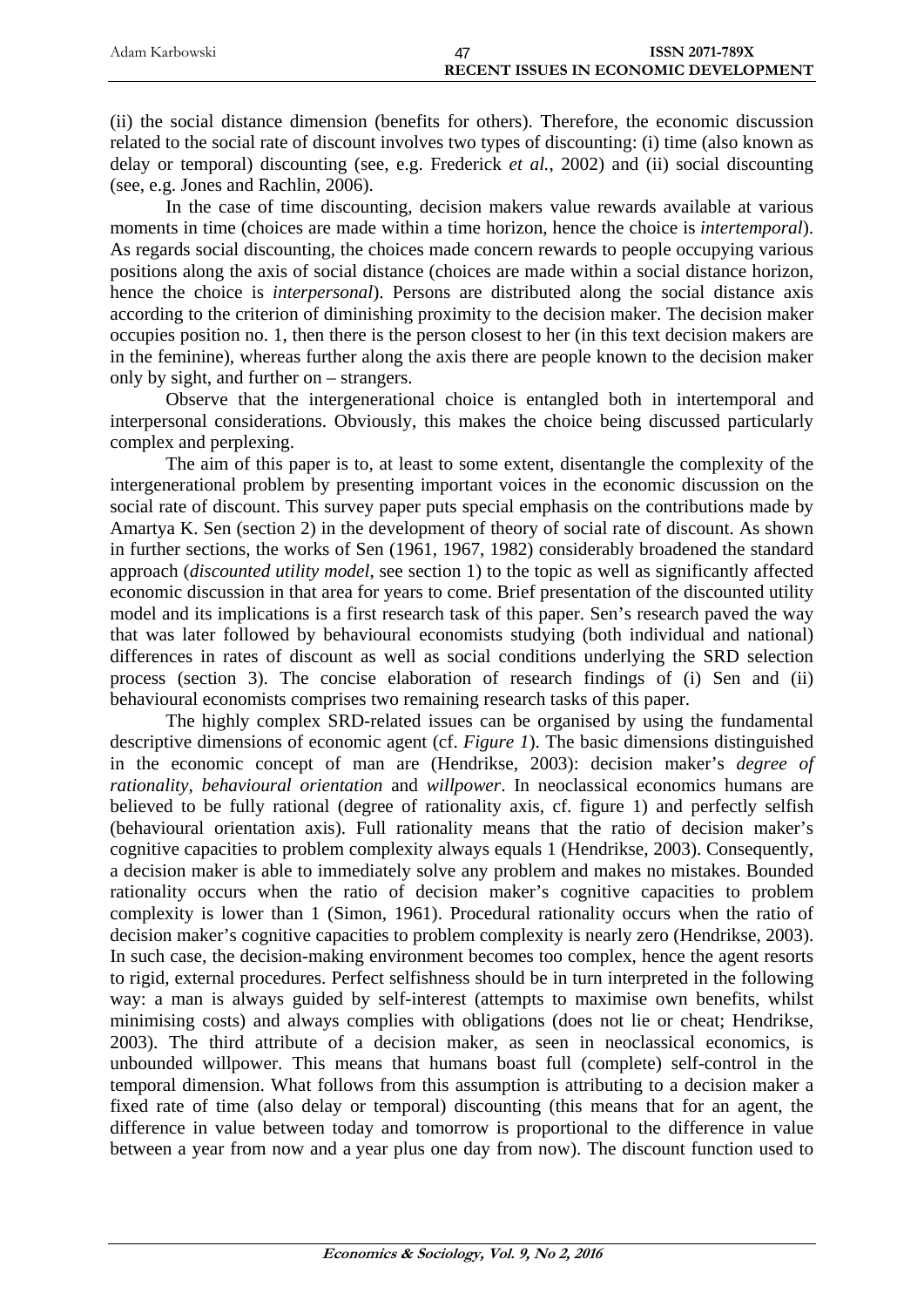| Adam Karbowski | 48 | <b>ISSN 2071-789X</b>                 |
|----------------|----|---------------------------------------|
|                |    | RECENT ISSUES IN ECONOMIC DEVELOPMENT |

model such (for a fixed rate of time discounting) intertemporal behaviour is then an exponential function (Graczyk, 2009).

The issues related to social rate of discount mostly pertain to two dimensions inherent in the economic concept of man, i.e. behavioural orientation and willpower. As it has been mentioned, a choice of SRD involves, among others, an assessment of *future* benefits to be received by *other* people. An assessment of decision maker's (time, delay or temporal) discounting rate of *future benefits* can be used to measure her willpower (degree of selfcontrol). On the other hand, the (social) discounting rate of future benefits *gained by others* is useful to assess the decision maker's behavioural orientation (higher social discounting rates are characteristic of more selfish people).



Figure 1. The economic concept of man: fundamental dimensions Source: Own material based on Hendrikse (2003).

The topic of intergenerational choice and discounting has been debated in economics for many years and by many researchers (the topic can be at least traced back to seminal works of Cambridge scholars – Pigou and Ramsey, see, e.g. Ramsey, 1928). Therefore fullyfledged presentation of all important arguments in the topic is not possible to achieve in such a brief paper. This seems however a natural limitation of a review article. Sources of references are journal articles and books.

# 1. Discounted Utility Model

As already mentioned, the topic of discounting has been debated for many years in at least the following research fields: (1) development economics and the theory of economic growth (Sen, 1961, 1967, 1982; Marglin, 1963; Tullock, 1964; Lind, 1964; Harberger, 1969; Dasgupta et al., 1972; Siaastad and Wisecarver, 1977; Lind, 1982; Edwards, 1985; Newbery, 1990; Warr and Wright, 1990; Arrow et al., 2004), (2) environmental and natural resource economics (Philibert, 1999; Pearce et al., 2003; Hepburn et al., 2009) and (3) behavioural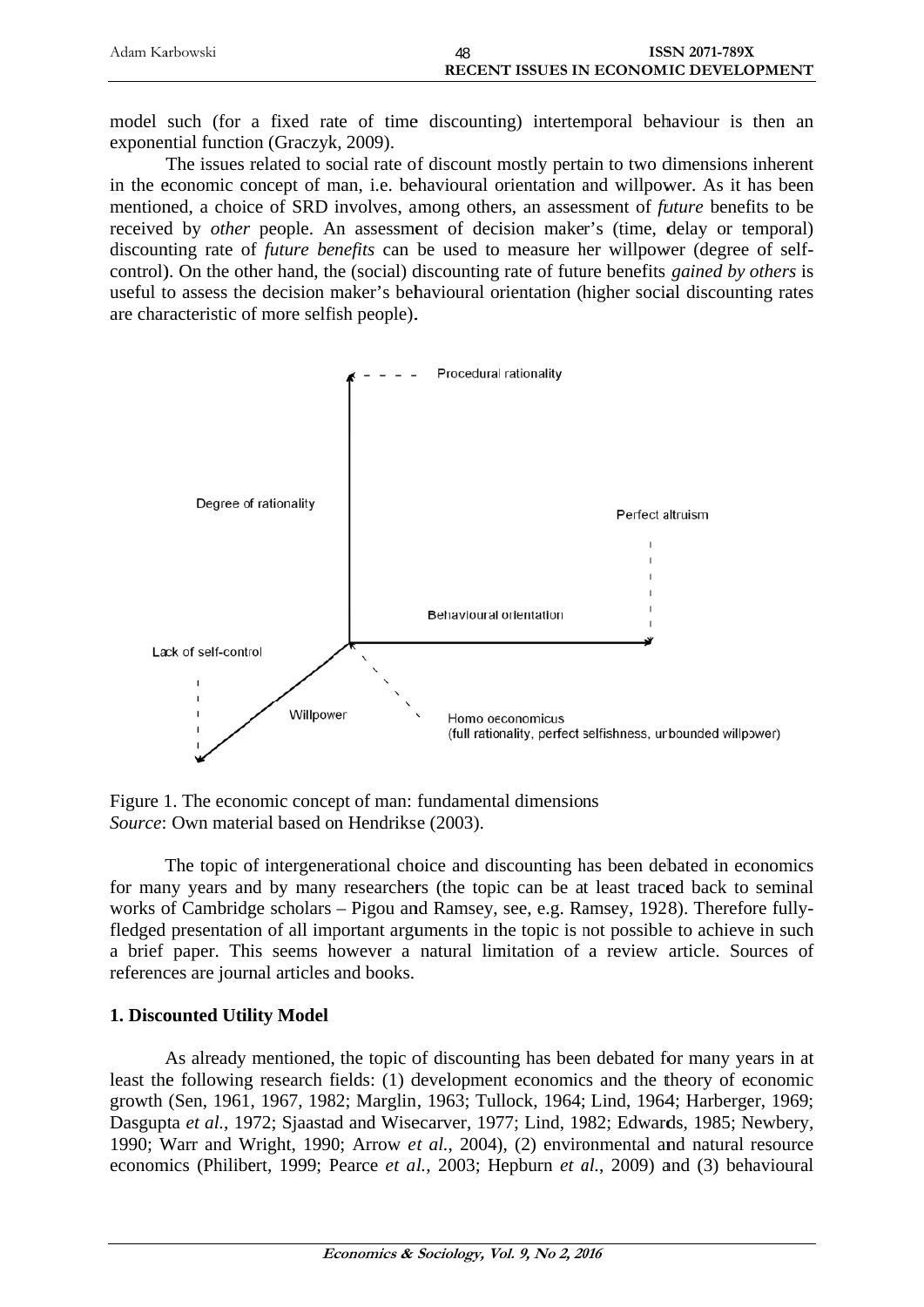| Adam Karbowski | <b>ISSN 2071-789X</b>                        |
|----------------|----------------------------------------------|
|                | <b>RECENT ISSUES IN ECONOMIC DEVELOPMENT</b> |

economics (Jones and Rachlin, 2006, 2009; Rachlin and Jones, 2008; Ostaszewski and Osiński, 2011; Osiński *et al.*, 2015).

The standard economic model underlying scientific discussion in the first and second of the aforementioned research fields is the discounted utility model (see, e.g. Gowdy *et al.*, 2013). In behavioural economics, this model is usually treated as a point of departure and, further, as an object of scientific critique in studies focused on the intergenerational choice (Frederick *et al.*, 2002).

Discounted utility refers to the discounted value which results for the decision maker from consumption of goods over time (Gowdy *et al.*, 2013). Such interpretation of discounted utility can be found in the canonical works of Cambridge scholars (Pigou and Ramsey, cf., e.g. Ramsey, 1928) as well as Paul Samuelson (1937). Within the framework of the discounted utility model, the decision makers' obligations towards future generations boil down to choosing the optimal value of social rate of discount (see, e.g. Dasgupta and Heal, 1974). In the discounted utility model decision makers should strive to maximise the total value of current and future (discounted) social welfare. The value of future welfare is usually discounted with a fixed rate, the value of which reflects, among others, degree of society's patience, i.e. the degree of preference for short-term benefits with the simultaneous delay in the corresponding costs (Gowdy *et al.*, 2013).

The optimisation problem (continuous and for a single consumption good) in the discounted utility model refers to maximising the value of social welfare as a function of time (cf., e.g. Albrecht and Weber, 1995; Gowdy *et al.*, 2013):

$$
W(t) = \int U[C(t)] \left[ \frac{1}{(1+r)^{t}} \right] dt \qquad 1.
$$

 $W(t)$  denotes social welfare as a function of time  $(t)$ ,  $U$  denotes immediate utility resulting from consumption  $(C)$  of a given good, while  $\frac{1}{1}$  $(1 + r)^t$  is the discount factor (for the discount rate *r*). In the standard approach (Ramsey, 1928; Cass, 1965; Koopmans, 1965; see also Gowdy *et al.*, 2013), discount rate r is the sum of pure rate of time preference ( $\rho$ ) and the product of the degree of curvature of the utility function (this degree defined as:  $\theta = \frac{u}{x}$ '  $(c)$  $\left( c\right)$  $u^{\dagger}(c)c$ *u c*  $\theta = \frac{u(c)c}{c}$ and the expected rate of economic growth ( *g* ):

$$
r = \rho + \theta g \qquad \qquad 2.
$$

The pure rate of time preference is a measure of how much more desirable is consuming a good now than consuming it in the future.

Equation 2 raises a few questions. First, with such a formulation of discount rate, an assumption is made that the whole economy is a single decision maker (Gowdy *et al.*, 2013). Observe that formula 2 considers just one value of the rate of time preference characteristic of an economy, which means that the economy is perceived as a single decision maker. Second, determining  $\rho$  value is a problematic task<sup>1</sup>. According to Ramsey (1928), the rate of time

<u>.</u>

<sup>&</sup>lt;sup>1</sup> Works of Cole (2008), Quiggin (2008), Stern (2007) and Gowdy and others (2010) address in great detail the worldwide discussion on the choice of the social rate of discount. The cited authors underline that there are no purely economic justifications for the selection of a specific value of social discount rate (proposed justifications often involve ethical and political judgments, as well as opinions based on natural sciences – ecology or medicine).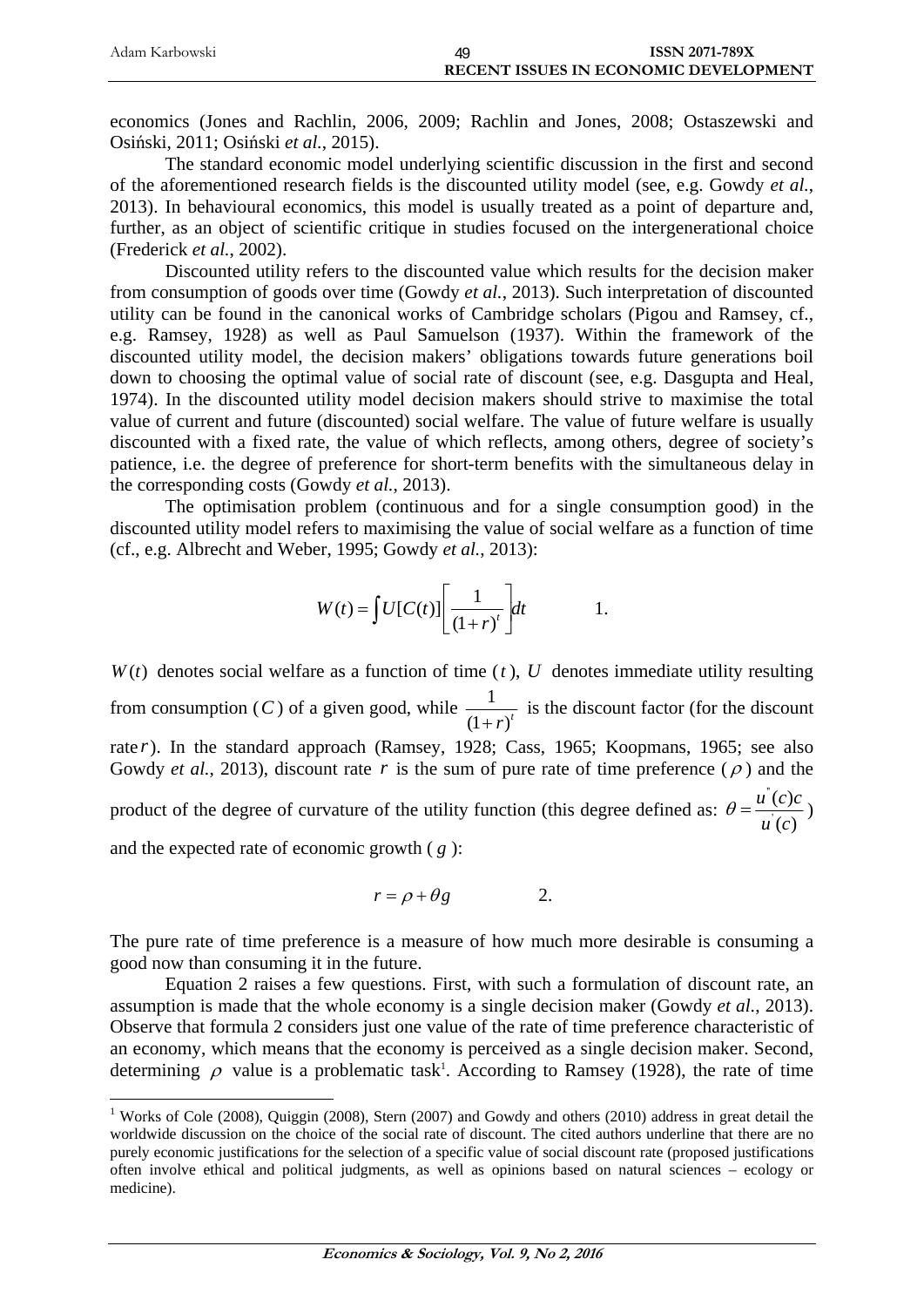| Adam Karbowski | 50 | <b>ISSN 2071-789X</b>                        |
|----------------|----|----------------------------------------------|
|                |    | <b>RECENT ISSUES IN ECONOMIC DEVELOPMENT</b> |

preference should be equal zero (Ramsey would refer to any other choice of the rate of time preference as "telescopic myopia"). However, empirical studies show that decision makers tend to select various rates of discount depending on their income levels (Hausman, 1979), consumption good characteristics (Train, 1985), own intelligence (Osiński *et al.*, 2014) or the adopted cognitive perspective (Gowdy *et al.*, 2013).

The choice of proper rate of discount seems even more difficult in the case of longterm (and long-lasting) environmental concerns – loss of biodiversity and climate change (Carson and Roth Tran, 2009; Gowdy, 1997; Gowdy *et al.*, 2013). If the usually suggested (cf., Philibert, 1998) values of discount rate  $(5% - 10%)$  are applied in the cost-benefit analyses, the results of such studies will attribute a negligible current cost to a likely future environmental crisis (Philibert, 1998). As a result, limiting consumption today seems groundless. On the other hand, if sufficiently low (substantially lower than usually suggested) values of discount rate are applied, the results will suggest a considerable need to limit current consumption (which means saving much more for the sake of future, possibly better-off generations, see Philibert, 1998). And so, both solutions seem flawed.

What is worse, long-term environmental concerns are affected by the so-called *isolation paradox*. The isolation paradox (Sen, 1967) is a straight-forward extension of the *prisoner's dilemma* (isolation paradox is a N-players game, whilst the prisoner's dilemma is a 2-players game, for details, see section 2). As far as climate change is concerned, isolation paradox can be characterised as follows (Philibert, 1998). Decision makers perceiving climate change as a threat may wish to protect future generations, e.g. through reducing consumption now. However, decision makers tend to believe that an individual effort would make a very limited impact on climate change (Philibert, 1998). For instance, in the context of international climate negotiations, it is believed that none of the participating states has a great enough share in global greenhouse gas emission to hope for a direct return through reducing it (Philibert, 1998). Each of the states expects to avoid introducing reductions, whilst hoping that the remaining participants will, in fact, cut down their emissions. The incentive structure of this decision problem is conducive to achieving non-optimal results from the point of view of participating states perceived as a community.

The discounted utility model offers a precise and straight-forward description of the discounting problem. Fully rational decision makers select the optimal value of discount rate – ready for being used in calculations of discounted value of various social investments (Gruber, 2007; Gowdy *et al.*, 2013). However, the critics of the discounted utility model like to stress that introducing into the model positive value of rate of time preference is completely unjustified, as "well-being of certain people should not be valued lower just because those people live in a different time" (Gowdy *et al.*, 2013, S100; see also Ramsey, 1928; Philibert, 2006). As a result of adopting positive value of rate of time preference, social rates of discount may be consistently overestimated. In the view of many critics of the discounted utility model (see, e.g. Gowdy *et al.*, 2013), it is also erroneous to assume that due to a positive wealth effect (resulting from economic growth), future generations will be better off than current ones. Philibert (2006) argues that future generations may have to cover considerably higher environmental costs than current ones. Moreover, the future beneficiaries of today's social investments undertaken by investors from developed countries may be residents of developing countries. Finally, one should be aware of the fact that numerous empirical studies point to the difficulty encountered by decision makers in retaining selfcontrol in the temporal horizon (see, e.g. Rachlin and Jones, 2008; Zielonka *et al.*, 2009; Osiński and Karbowski, 2015). This means that decision makers in their valuations prioritise excessively the importance of near future, depreciating more distant events (hence, hyperbolic discounting occurs). As a result, attributing to decision makers just one value of social rate of discount seems groundless. In the technical sense, valuations made by decision makers who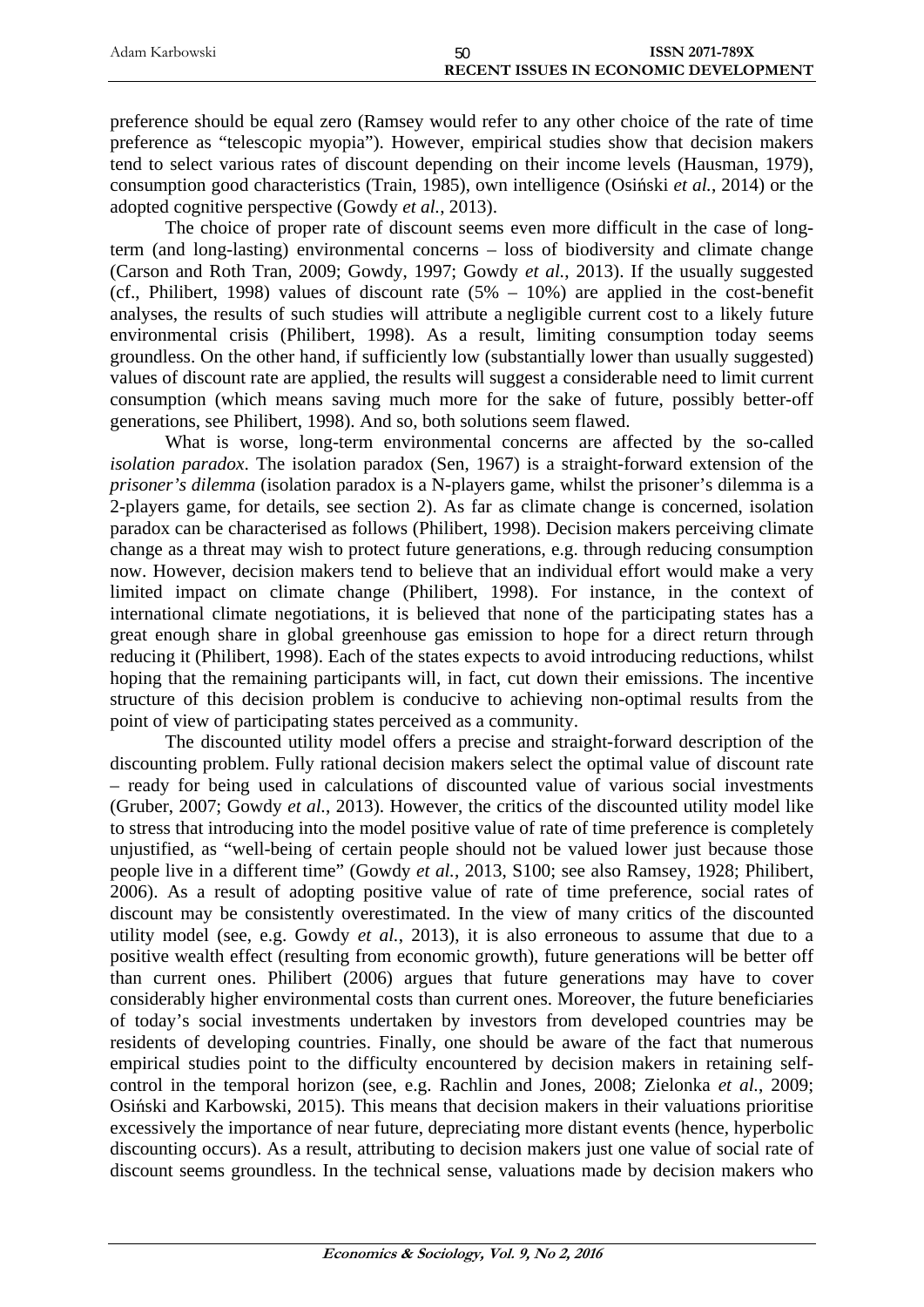| Adam Karbowski | <b>ISSN 2071-789X</b>                        |
|----------------|----------------------------------------------|
|                | <b>RECENT ISSUES IN ECONOMIC DEVELOPMENT</b> |

attach excessive importance to the near future can be modelled by hyperbolic discount function (Graczyk, 2009). The hyperbolic model is characterised by a high fit to empirical data (see, e.g. Loewenstein and Prelec, 1992; Osiński and Karbowski, 2015).

Because of the aforementioned reasons, the values of social rate of discount applied in the discounted utility model may be very dissimilar to the actual valuations made by members of a given society.

## 2. Sen's Contribution

The choice of SRD is a challenging task because it involves, among others, an assessment of future benefits to be received by other people. One should notice that economic discussion on the social rate of discount is heavily entangled in the problem of social interdependence, which makes the process of selecting the proper value of social rate of discount even more controversial. The explanation of the aforementioned issue of social interdependence can be found in the seminal works of Amartya K. Sen (1961, 1967). This topic is covered in detail in the next subheading.

## 2.1. Isolation Paradox and Assurance Problem

Sen (1967) distinguishes two, often confused, cases of social interdependence (see also Sen, 1961; Marglin, 1963; Tullock, 1964; Baumol, 1952) discussed in literature on the social rate of discount, i.e. isolation paradox and *assurance problem*.

Sen (1967) defines the isolation paradox as a N-players game in which each of the players has to choose one of the two available strategies that can be conventionally named "cooperative strategy" and "competitive strategy". The structure of payoffs is such that (1) each of the players will be better off if she selects the competitive strategy over cooperative one (regardless of choices made by other players), and (2) each player will be better off if cooperative strategy is selected by all players than when all of them select the competitive strategy. Consequently, the result in which competition is selected by all players is not Paretooptimal and cooperative strategy remains strictly dominated. For  $N=2$  the isolation paradox is simply the prisoner's dilemma.

The following *figure* allows to illustrate the strategic choice in prisoner's dilemma.



Figure 1. Prisoner's dilemma Source: Own material.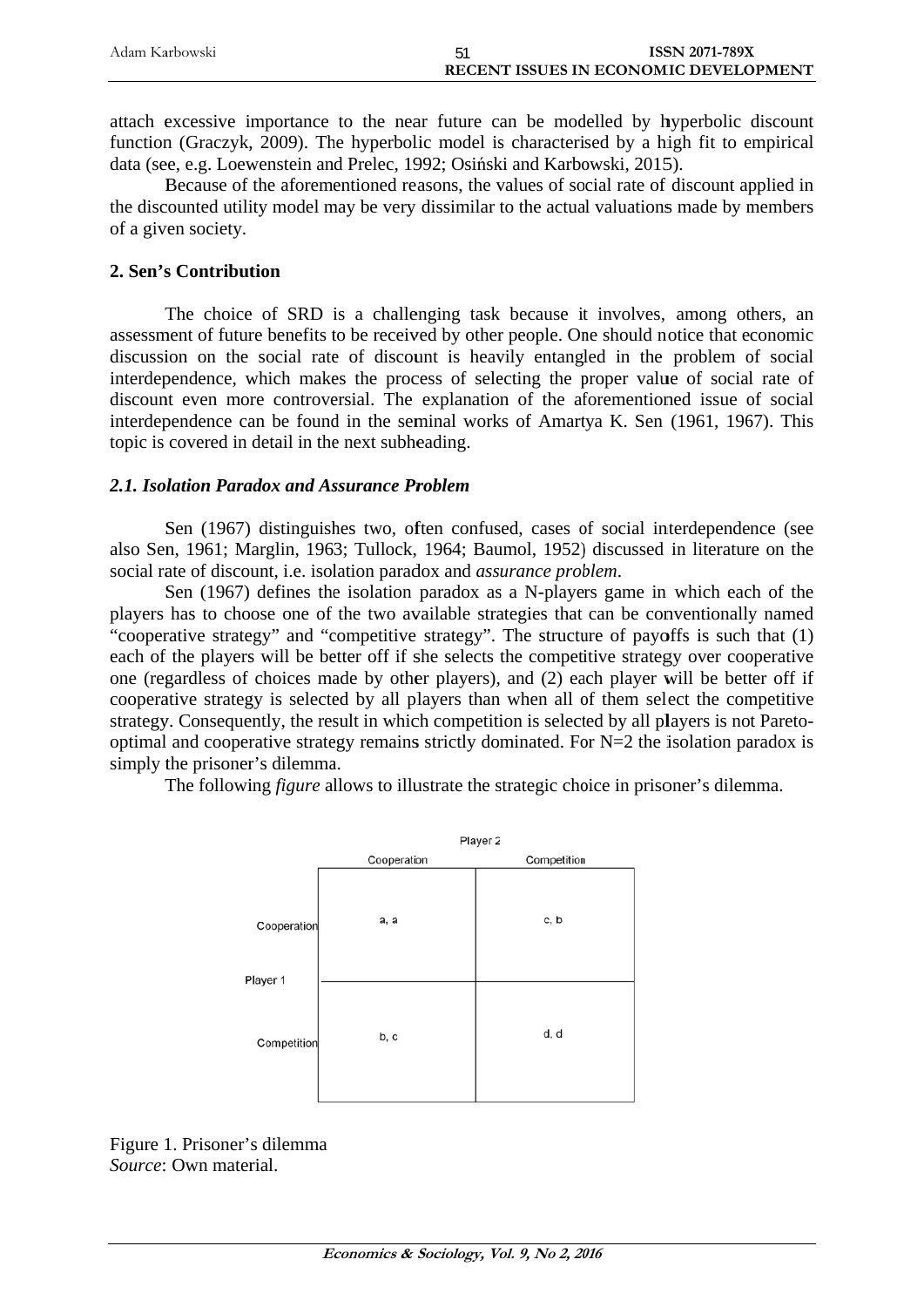| Adam Karbowski | <b>ISSN 2071-789X</b>                 |
|----------------|---------------------------------------|
|                | RECENT ISSUES IN ECONOMIC DEVELOPMENT |

The payoffs are represented in the *figure* by subsequent Latin alphabet letters. The following inequality holds for the prisoner's dilemma to be valid:  $b > a > d > c$  (and  $a > (c + b)/2$  for the iterative version).

When both players cooperate, both of them receive payoffs amounting to a. When player 1 decides to cooperate and player 2 to compete, the payoff of player 1 amounts to  $c$ (which is the lowest in the game), while the payoff of player 2 is equal  $b$  (the highest in the game). The payoffs are symmetrical when player 1 competes, an player 2 cooperates. Under such circumstances the payoff of player 1 is b, and of player  $2 - c$ . If both players decide to compete, both of them receive payoffs amounting to  $d$ .

Such structure of payoffs produces strong individual incentives to compete. Therefore, rational and selfish players should decide to compete to maximise their private benefits. The set of strategies (Competition, Competition) is the only Nash equilibrium in pure strategies of this game.

An interesting point to notice here is the conflict between players' private and social interests. If the players behave in rational and selfish manner (both compete), their resultant payoffs will in fact be lower than in the case of mutual cooperation. What is then desirable in the prisoner's dilemma for an individual is undesirable for players treated as a community.

A game similar to the isolation paradox is the one that Sen (1967) refers to as the assurance problem. The condition (2) of the isolation paradox is the same for the assurance problem. What is different is condition (1). Under special circumstances of the assurance problem, when all players except for player  $i$  select cooperative strategies, also the i-th player prefers it. In all other cases, i-th player prefers the competitive strategy. For N=2 the assurance problem is simply the *assurance game*.

The assurance game is considerably more cooperative in nature than the prisoner's dilemma. The following inequality holds for the assurance game to be valid:  $a > b > c$  (see *Figure 2).* Please note that unlike the prisoner's dilemma, in the assurance game two Nash equilibria in pure strategies (consisting of mutual cooperation (Pareto optimal) or mutual competition) can be found. Confer that in prisoner's dilemma, the only Nash equilibrium in pure strategies is mutual competition and, what is more, competitive strategy itself is considered to be the dominant strategy (competition leads to higher payoffs, regardless of other decision maker's choices). In assurance game there is no dominant strategy. Competition is preferred when the other player selects the competitive strategy. On the other hand, when the other player opts for cooperation, it becomes the preferred option.



Figure 2. Assurance game Source: Own material.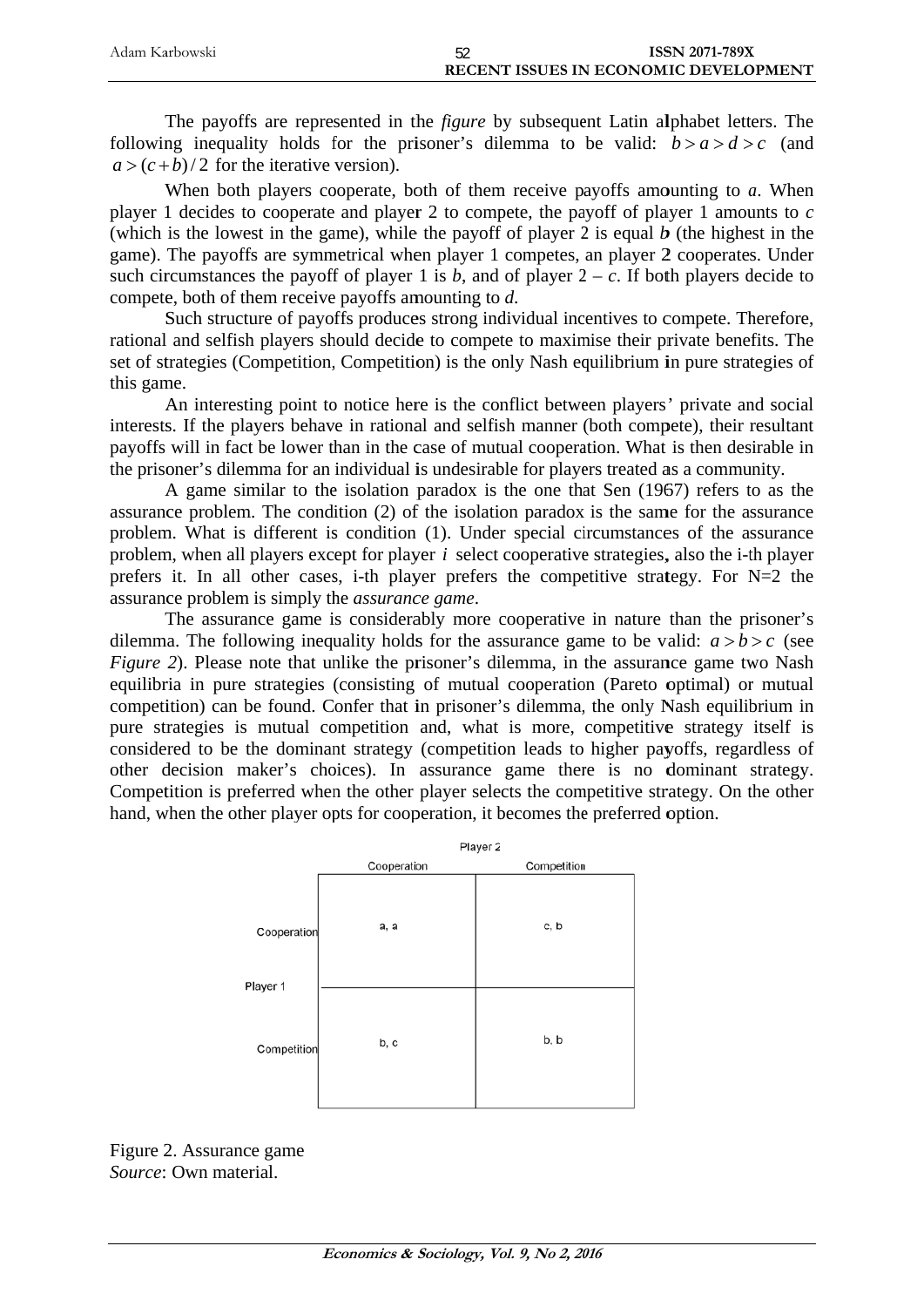| Adam Karbowski | <b>ISSN 2071-789X</b>                 |
|----------------|---------------------------------------|
|                | RECENT ISSUES IN ECONOMIC DEVELOPMENT |

By referring to Grzelak's theory of social value orientation (2009), various games may be classified along the "competition – cooperation" axis (from the least to most cooperative games). The games discussed by Sen (1967) can be then classified in the following way (see Figure 3).



Figure 3. Isolation paradox and the assurance problem in the light of social value orientation theory

Source: Own material.

In 1952 William Baumol elaborated upon the intergenerational choice as follows: neither private interest nor altruism (except if (s)he has grounds for **assurance** that others, too, will act in a manner designed to promote the future welfare of the community; Philibert, 1998, 2, bold font added) can compel a rational decision maker to invest to the benefit of future generations, and particularly of generations living in the far distant future, to a degree that is appropriate from the point of view of the society as a whole (Philibert, 1998). One should notice that such formulation of the intergenerational choice is closer to the assurance problem than the isolation paradox. A similar approach can be found in the work of Tullock (1964, p. 331) in which the intergenerational problem is seen as *interdependence of transfers* from various benefactors in case of which a decision maker would be willing to offer something to another member of the society if she knew other people would do it even if she did not offer anything. The reservation "if she knew" made by Tullock indicates that he considered the intergenerational choice to be the case of assurance problem.

In contrast, for Sen (1961, 1967) and Marglin (1963) intergenerational choice should be modelled rather by the isolation paradox than the assurance problem. And so, in Sen's work (1967, p. 115) we read: in our case an individual will not do the saving even if  $(s)$ he knew that others were doing so.

Sen exemplifies his reasoning in the work from 1961 (see also Philibert, 1998). The remainder of this section covers that example. A decision maker must then choose between a consumption unit now and three consumption units in 20 years. However, a decision maker knows that she will be dead in 20 years. While the decision maker cares about a prosperous life of future generations, certainly she does not care enough about it to sacrifice a unit of her current consumption for three consumption units for a generation living 20 years later. For this reason, she will prefer to consume that unit today. Then another person (say person x) comes along and informs the decision maker that if she saves that unit, person x will do the same (save a respective unit). If the decision maker changes her mind and opts for saving a given unit, the benefits of the future generation might be much greater than those considered thus far (possible benefits of future generation resulting from another person's offer amount to 6 consumption units in 20 years for saving one unit today).

Observe that the decision will at the end depend on the social rate of discount that the decision maker applies. Observe further that in fact we are discussing here two social rates of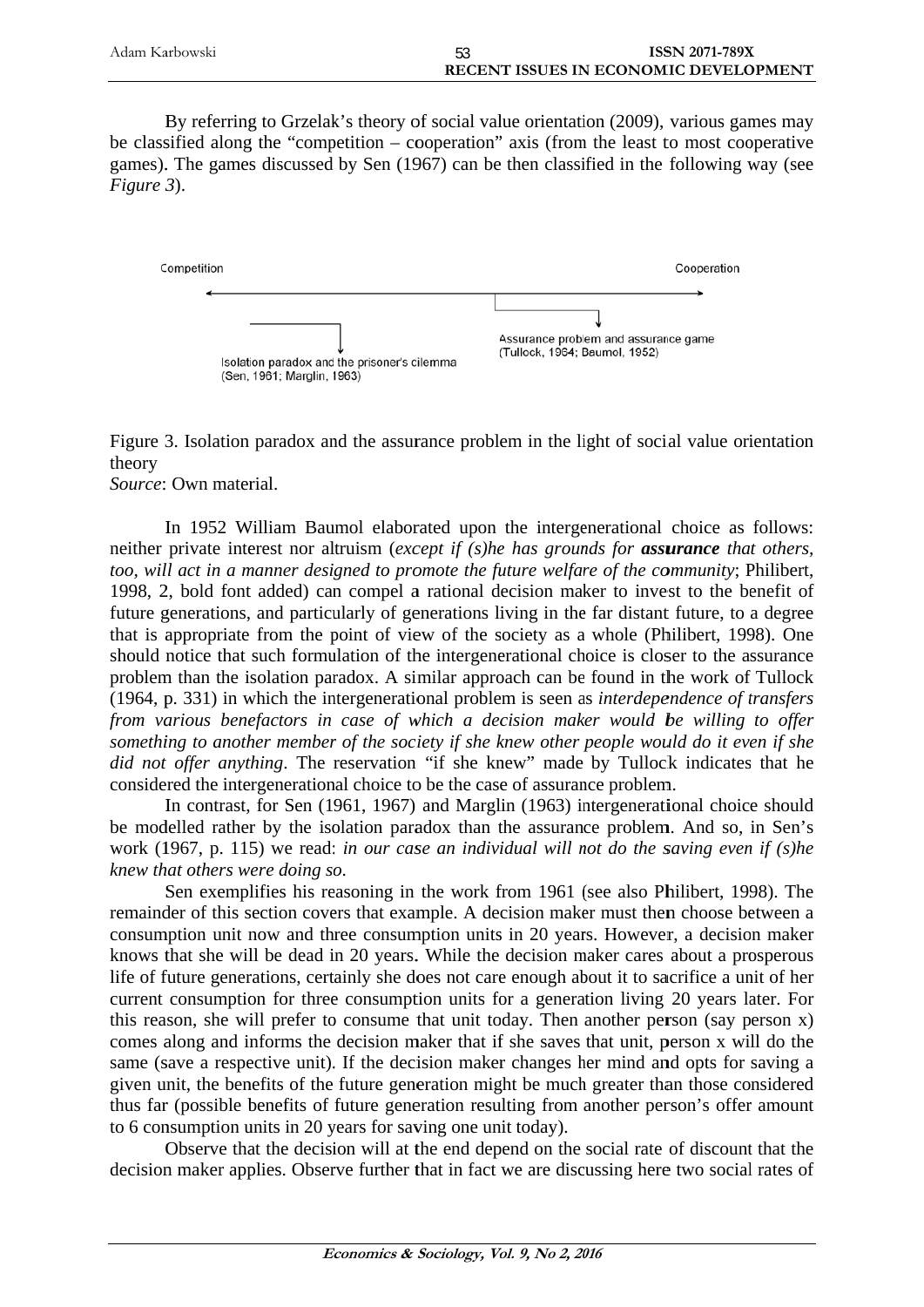| Adam Karbowski | ISSN 2071-789X<br>54                         |  |
|----------------|----------------------------------------------|--|
|                | <b>RECENT ISSUES IN ECONOMIC DEVELOPMENT</b> |  |

discount – (1) one makes it possible to determine a subjective value of a consumption unit for the decision maker if that unit is consumed by another person living now, (2) the other facilitates determining a subjective value of a consumption unit for a decision maker if that unit is consumed by a representative of the following generation. For instance, a decision maker may evaluate each consumption unit of the following generation to be worth 0.3 of the current consumption unit; moreover, she may evaluate each consumption unit of other members of the society to be worth 0.7 of the consumption unit for herself. For these numerical values, the decision maker will evaluate the social benefits of saving a consumption unit to be worth 1.8 of current consumption unit (6 times 0.3), and social costs  $-1.7$  (she gives up on the current consumption unit + other person does the same for a unit worth 0.7 of the decision maker's consumption unit). However, it should be borne in mind that if a decision maker acts in *isolation* (hence, she does not take into account other person's offer), social benefits would be equal 0.9 (3 times 0.3 of the current consumption unit), with social costs being equal 1 (as a result of abandoning own consumption).

According to Sen (1967) and Marglin (1963) the latter is the result to be expected in the context of intergenerational choice. The reasons for that as follows. First of all, offers made by others (like in the example above) are rare. Secondly, such offers often remain unexecuted (e.g. due to lack of proper enforcement mechanism). Finally, one should bear in mind that in the example above the decision maker obtains the best result when she consumes today the unit herself, while others commit themselves to saving.

Consequently, in the view of Sen (1961, 1967) and Marglin (1963), the pertinent model of intergenerational choice is the isolation paradox and not the assurance problem.

## **3. Findings of Behavioural Economics**

In the previous sections (i) the discounted utility model (as a standard tool used by economists to study intergenerational choice) as well as (ii) Sen's concepts that further explore the issues of social rate of discount were discussed. Unlike the case of discounted utility model (as it has been already mentioned, the discounted utility model considers just one and fixed rate of discount; moreover, that model is aggregative in nature and do not allow for social interdependence in the economy), Sen's concept allows differentiated rates of discount (e.g. decision makers may differ in terms of discounting rates over time and across social distance, what is more, decision makers select various values of discount rate for the consumption by current and future generations). Sen also embeds the process of discount rate selection in a social context (social interdependence considerations).

Sen's view of intergenerational choice seems more realistic than the standard approach, though undoubtedly makes the economic theory of intergenerational choice less mathematically tractable (Gowdy, 2004). Sen (1961, 1967), not being himself a behavioural economist, paved the way followed by other scholars (later known as behavioural economists) who studied both intertemporal (research on time discounting, cf., e.g. Thaler, 1981; Kirby and Herrnstein, 1995; Laibson, 1997; Frederick *et al.*, 2002) and interpersonal choice (research on social discounting, cf., e.g. Jones and Rachlin, 2006, 2009; Rachlin and Jones, 2008; Ostaszewski and Osiński, 2011; Gowdy *et al.*, 2013; Osiński *et al.*, 2015).

Numerous empirical studies in the field of behavioural economics point to the interpersonal differentiation of discount rates (Urminsky and Zauberman, 2015; Delton and Robertson, 2015). Large sample studies (Reimers *et al.*, 2009, N=42,863; Warner and Pleeter, 2001, N=55,000) have shown that discounting rates are much higher in the case of younger, less educated and lower earning people. Shamosh and Gray (2007) observed that people with a lower IQ level exhibit higher temporal discounting rates (what means that such people seem less patient). Persons exhibiting lower temporal discounting rates tend to achieve better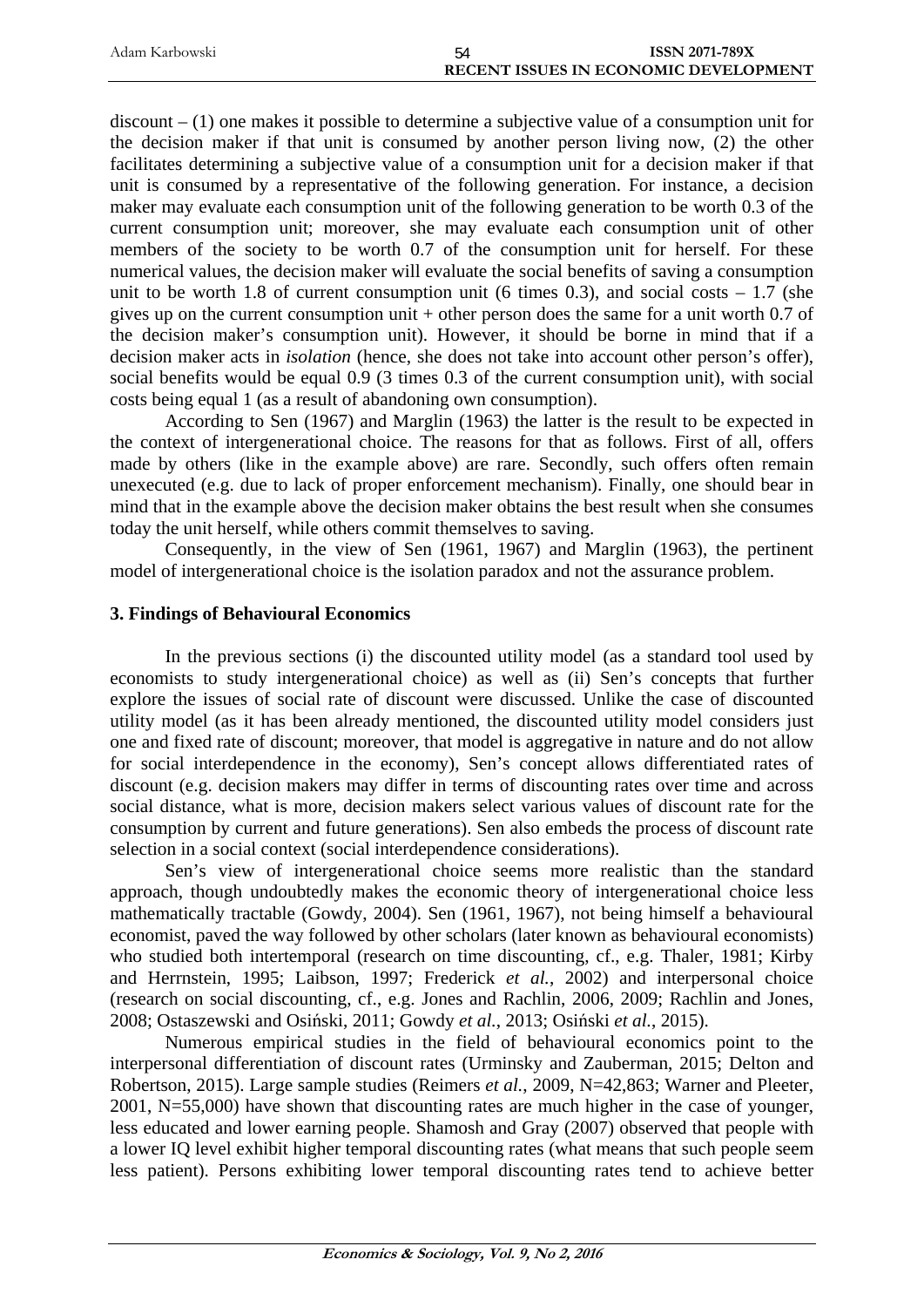| Adam Karbowski | 55                                           | <b>ISSN 2071-789X</b> |
|----------------|----------------------------------------------|-----------------------|
|                | <b>RECENT ISSUES IN ECONOMIC DEVELOPMENT</b> |                       |

grades (Kirby *et al.*, 2005; Lee *et al.*, 2012) as well as better results in standardised school tests (Benjamin et al., 2013). The differences in temporal discounting have also been noticed between societies living in different states and nationalities (Poulos and Whittington, 2000; Castillo *et al.*, 2011).

Empirical (mostly experimental) research has also demonstrated variability of temporal discounting rates for an individual decision maker (see, e.g. Loewenstein and Prelec, 1992; Laibson, 1997). The discounting rate over time can be measured by determining one's preferences in choices between (usually monetary) rewards – (i) a smaller, sooner and (ii) a larger, more delayed (Urminsky and Zauberman, 2015). A delay in receiving any of the rewards by the same amount of time strengthens one's self-control, namely the choice of a larger reward that would be received later (Rachlin and Green, 1972; Hyten *et al.*, 1994; Osiński and Karbowski, 2015). For instance, in the case of an alternative "PLN 50 today or PLN 100 tomorrow" in comparison to an alternative "PLN 50 in a year or PLN 100 in a year plus one day", the probability of selecting PLN 100 is higher in the latter proposal. What is more, a decision maker may simultaneously opt for "PLN 50 today" against "PLN 100 tomorrow" and "PLN 100 in a year plus one day" against "PLN 50 in a year". This phenomenon, being an example of decision maker's preference inconsistency, has been named in literature (see, e.g. Osiński i Karbowski, 2015) a *preference reversal*. The reason behind a preference reversal is the fact that for the same decision maker the values of temporal discounting rate are higher in the case of short delays (periods closer to present day) than the long ones. In the technical sense, such intertemporal valuations can be modelled by the hyperbolic discounting function (Laibson, 1997; Gowdy *et al.*, 2013).

Empirical studies have also pointed to differentiation in social discounting rates (Delton and Robertson, 2015). Persons with lower social discounting rates are more likely to choose cooperative strategy in games based on conflict of private and social interest (prisoner's dilemma, public goods game, see, e.g. Jones and Rachlin, 2009; Safin *et al.*, 2013; Locey *et al.*, 2013). The social discounting rate is also negatively correlated with decision maker's fluid intelligence (Osiński *et al.*, 2014) and agreeableness (Osiński, 2009; Kirkpatrick *et al.*, 2015), whereas it is positively correlated with decision maker's level of neuroticism (Osiński, 2009).

Moreover, experimental research shows that in social discounting the preference reversal is also observable (Osiński *et al.*, 2015). In the quoted study the participants were asked to think of a list of 100 persons ranked according to the social distance (the first on the list is the person closest to the participant, while the last one is someone (s)he knows only by sight), and then the participants decided between a monetary reward for themselves and the reward for persons occupying specific positions on the list. Researchers expected that moving a pair of beneficiaries (occupying different positions along the social distance axis) by the same distance will enhance the relative attractiveness of the reward for the more distant people. This expectation can be illustrated with the following proposals: "PLN 50 for myself or PLN 100 for person no. 1 on the list" versus "PLN 50 for person no. 10 or PLN 100 for person no. 11". The likelihood of selecting PLN 100 should be higher in the case of the second proposal. The decision maker may simultaneously prefer "PLN 50 for myself" to "PLN 100 for person no. 1 on the list" and "PLN 100 for person no. 11" to "PLN 50 for person no. 10". Such results (indicating a preference reversal in social discounting) were in fact obtained by Osiński and others (2015). Clearly, in the technical sense, such social valuations can be modelled by the hyperbolic discounting function (cf. Rachlin and Jones, 2008; Osiński and Karbowski, 2015).

Sen's concept, apart from allowing for differentiated rates of discount, also "socialises" the process of discount rate selection by pointing at social controversies related to that selection and showing how entangled this selection is in strategic interdependence. Also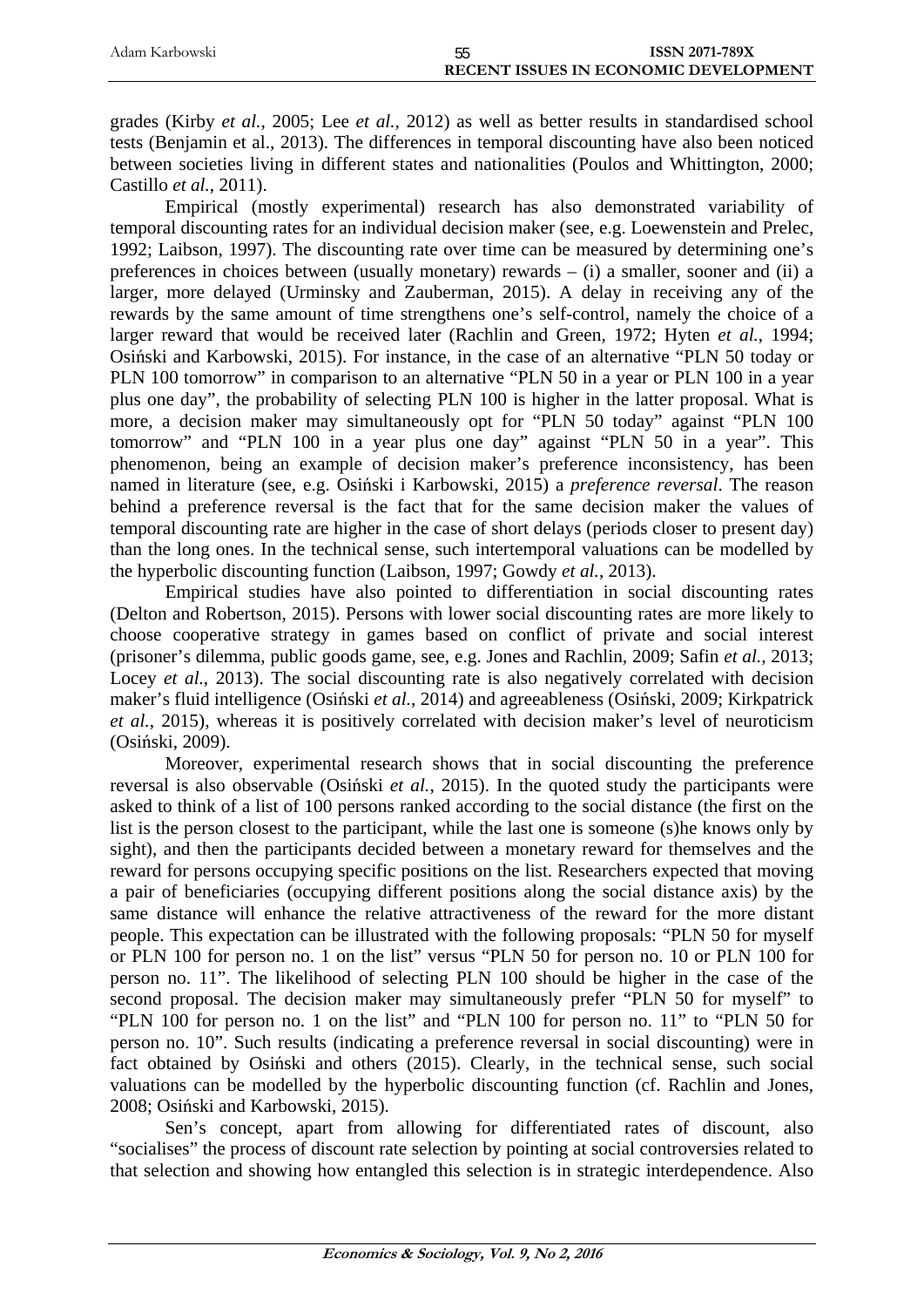| Adam Karbowski | bb | ISSN 2071-789X                               |
|----------------|----|----------------------------------------------|
|                |    | <b>RECENT ISSUES IN ECONOMIC DEVELOPMENT</b> |

the latter contribution was further developed in subsequent publications on the topic (see, e.g. Chichilnisky, 1996; Li and Löfgren, 2000; Pearce *et al.*, 2003).

Works of Chichilnisky (1996) and Li and Löfgren (2000) demonstrate that hyperbolic discounting may be a result of social contract under which the current generations in their actions must take into account future generations' well-being (see also Pearce *et al.*, 2003). This is to prevent dictatorship (sic!) of one generation over another (Pearce *et al.*, 2003).

Chichilnisky (1996) considers a scenario in which current decision makers use a mixed strategy: (1) maximisation of discounted value of net benefits and (2) the sustainability strategy emphasising future generations' well-being.

Li and Löfgren (2000) consider in turn a simplified scenario in which the society is composed of two persons only – the utilitarian and conservationist. Those persons individually decide on temporal allocation of available resources. Decision makers differ in terms of discount rate values towards the future utility of consumption: the utilitarian exhibits higher values of discount rate than the conservationist. In such a case, hyperbolic discounting may result from the two facts: (1) existence of different values of the social rate of discount in the society and (2) different weights ascribed to the utilitarian and the conservationist in the social decision-making process. If, due to political competition, the value of social rate of discount shifts towards the rate applied by the utilitarian, the discount function becomes hyperbolic in nature.

Clearly, all behavioural studies being discussed support Sen's concept that, first, allows differentiated rates of discount (e.g. decision makers may differ in terms of discounting rates over time and across social distance, what is more, decision makers select various values of discount rate for the consumption by current and future generations), and second, embeds the process of discount rate selection in a social context (social interdependence considerations). Using Lakatosian (1977) terms, we may then coin the hypothesis that Sen's concept of the social rate of discount turned out to be a progressive research program.

## **Conclusions**

As regards economic discussion on the social rate of discount, Sen (1961, 1967, 1982) first focused on rigorous theoretical propositions of Cambridge scholars (works of Ramsey and Pigou from the early 1920s) and Paul Samuelson (1937), but then greatly extended their ideas.

From the later Sen's contributions to the topic the following (among others) can be deduced: (i) the need to differentiate social rate of discount (today, thanks to research in behavioural economics we know that decision makers really differ in terms of discounting rates over time and across the social distance, what is more, decision makers attach different values of discount rates to the consumption by current and future generations) and (ii) the importance of social context within which the value of discount rate is selected (cf. Sen's considerations to social interdependence).

At the end, it is worth noticing that Sen's ideas allowed to pave the way followed by other economic scholars (including behavioural economists) who continue the strand of research discussed in section 2 by working on both (i) intertemporal (Thaler, 1981; Kirby and Herrnstein, 1995; Laibson, 1997; Frederick *et al.*, 2002) and (ii) interpersonal choice (Jones and Rachlin, 2006, 2009; Rachlin and Jones, 2008; Ostaszewski and Osiński, 2011; Gowdy *et al.*, 2013; Osiński *et al.*, 2015).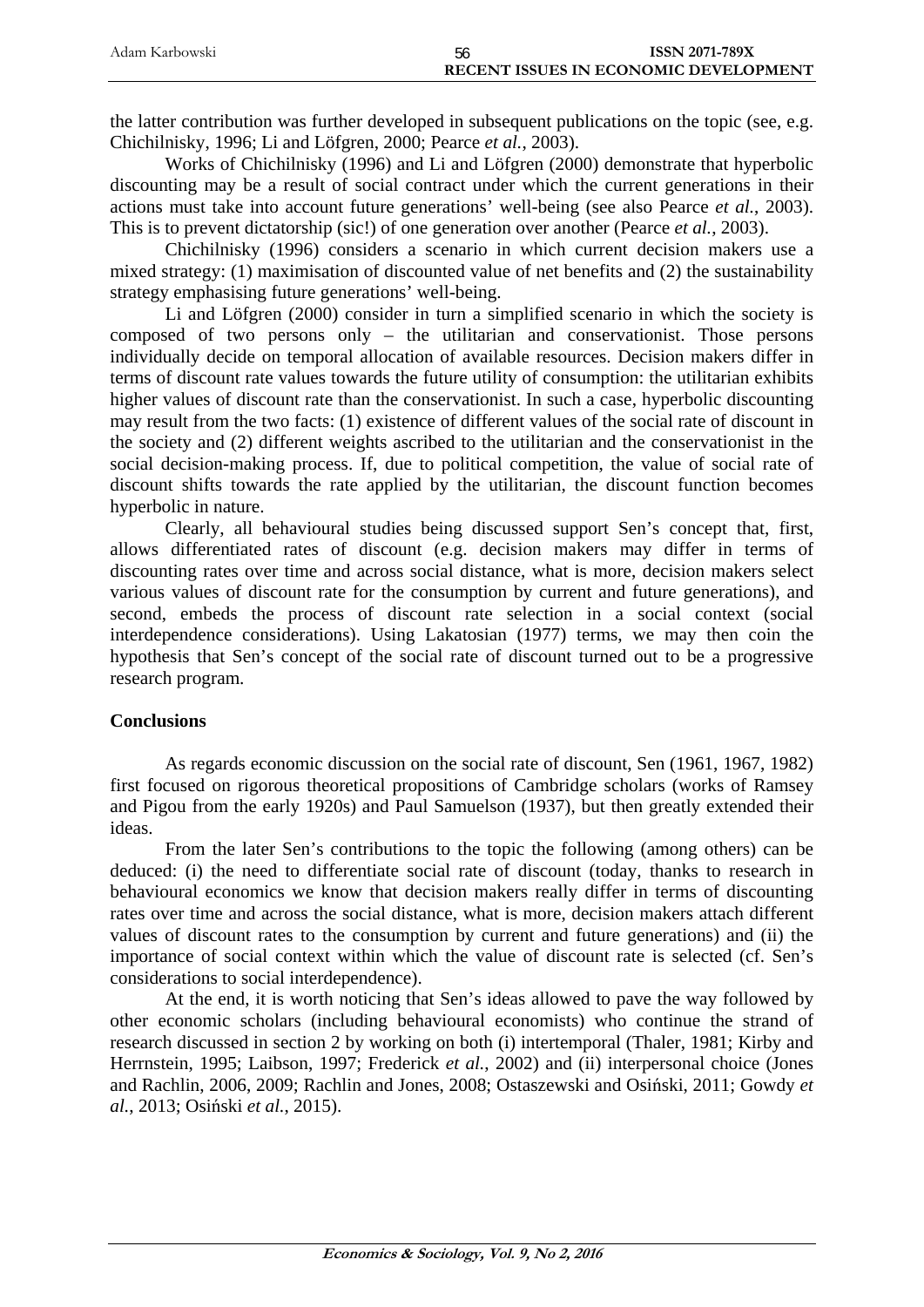| Adam Karbowski | <b>ISSN 2071-789X</b>                        |  |
|----------------|----------------------------------------------|--|
|                | <b>RECENT ISSUES IN ECONOMIC DEVELOPMENT</b> |  |

#### **Acknowledgments**

The research was supported by a grant Badania Młodych Naukowców "Dyskontowanie pieniądza w czasie i w przestrzeni społecznej: implikacje dla instytucji światowego systemu finansowego" from the Collegium of World Economy, Warsaw School of Economics.

#### **References**

- Albrecht, A., Weber, M. (1995), Hyperbolic discounting models is prescriptive theory of intertemporal choice, *Zeitschrift für Wirtschafts- und Sozialwissenschaften*, 115, pp. 535-568.
- Baumol, W. (1952), *Welfare Economics and the Theory of the State*, Cambridge: Harvard University Press.
- Benjamin, D. J., Brown, S. A., Shapiro, J. M. (2013), Who is 'behavioral'? Cognitive ability and anomalous preferences, *Journal of the European Economic Association*, 11, pp. 1231-1255.
- Carson, R., Roth Tran, B. (2009), Discounting behavior and environmental decisions, *Journal of Neuroscience, Psychology, and Economics*, 2, pp. 112-130.
- Cass, D. (1965), Optimum growth in an aggregative model of capital accumulation, *Review of Economic Studies*, 32, pp. 233-240.
- Castillo, M., Ferraro, P., Jordan, J., Petrie, R. (2011), The today and tomorrow of kids: Time preferences and educational outcomes of children, *Journal of Public Economics*, 95, pp. 1377-1385.
- Chichilnisky, G. (1996), An axiomatic approach to sustainable development, *Social Choice and Welfare*, 13, pp. 231-257.
- Cole, D. (2008), The Stern Review and its critics: implications for the theory and practice of benefit – cost analysis, *Natural Resources Journal*, 48, pp. 53-90.
- Dasgupta, P., Sen, A.K., Marglin, S. (1972), *Guidelines for Project Evaluation*, Geneva: UNIDO.
- Dasgupta, P., Heal, G. (1974), The optimal depletion of exhaustible resources, *The Review of Economic Studies Symposium Issue*, pp. 3-28.
- Delton, A., Robertson, T. (2015), How the mind makes welfare tradeoffs: evolution, computation and emotion, *Current Opinion in Psychology*, 7, pp. 12-16.
- Edwards, S. (1985), Country Risk, Foreign Borrowing and the Social Discount Rate in an Open Developing Economy, *NBER Working Paper Series*, p. 1651.
- Frederick, S., Loewenstein, G., O'Donoghue, T. (2002), Time discounting and time preference: a critical review, *Journal of Economic Literature*, 40, pp. 351-401.
- Gowdy, J. (1997), The value of biodiversity: markets, society, and ecosystems, *Land Economics*, 73, pp. 25-41.
- Gowdy, J. (2004), Altruism, evolution, and welfare economics, *Journal of Economic Behavior & Organization*, 53, pp. 69-73.
- Gowdy, J., Howarth, R., Tisdell, C. (2010), Discounting, ethics, and options for maintaining biodiversity and ecosystem services, In: Kumar, P. (ed.), *The Economics of Ecosystems and Biodiversity: Ecological and Economic Foundations*, London: Earthscan.
- Gowdy, J., Rosser, J., Roy, L. (2013), The evolution of hyperbolic discounting: Implications For truly social valuation of the future, *Journal of Economic Behavior & Organization*, 90S, S94-S104.
- Graczyk, A. (2009), Teoria perspektywy i hiperboliczna funkcja dyskonta implikacje dla teorii konsumpcji, In: Kopycińska, D. (red.), *Wybory konsumentów i przedsiębiorstw w teorii i praktyce*, Szczecin: Katedra Mikroekonomii Uniwersytetu Szczecińskiego.
- Gruber, J. (2007), *Public Finance and Public Policy*, New York: Worth.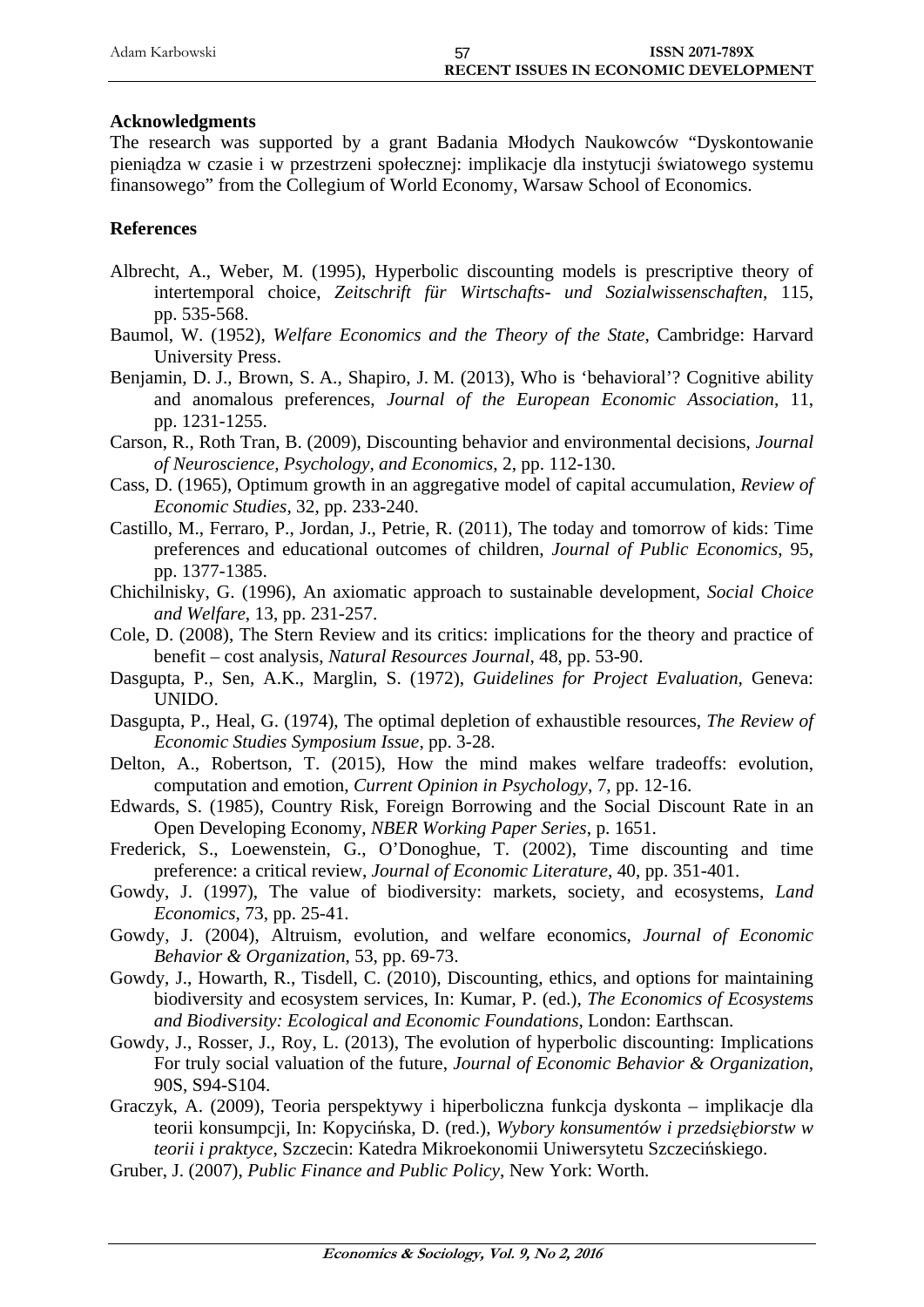| Adam Karbowski | ISSN 2071-789X<br>58                         |  |
|----------------|----------------------------------------------|--|
|                | <b>RECENT ISSUES IN ECONOMIC DEVELOPMENT</b> |  |

- Grzelak, J. (2009), Conflict and Cooperation: Motivational Bases, *International Journal of Psychology*, 44, chapter 12.
- Harberger, A. C. (1969), Professor Arrow on the Social Discount Rate, In: Sommers G., Woods W. (eds.), *Cost-Benefit Analysis of Manpower Policies*, Kingston: Industrial Relations Center, Queen's University.
- Hausman, J. (1979), Individual discount rates and the purchase and utilization of energy using durables, *Bell Journal of Economics*, 10, pp. 33-54.
- Hendrikse, G. (2003), *Economics and Management of Organizations: Co ordination, Motivation and Strategy*, New York: McGraw – Hill.
- Hepburn, C., Koundouri, P., Panopoulou, E., Pantelidis, T. (2009), Social discounting under uncertainty: a cross-country comparison, *Journal of Environmental Economics and Management*, 57, pp. 140-150.
- Hyten, C., Madden, G. J., Field, D. P. (1994), Exchange delays and impulsive choice in adult humans, *Journal of Experimental Analysis of Behavior*, 62, pp. 225-233.
- Jones, B., Rachlin, H. (2006), Social discounting, *Psychological Science*, 17, pp. 283-286.
- Jones, B., Rachlin, H. (2009), Delay, probability, and social discounting in a public goods game, *Journal of Experimental Analysis of Behavior*, 91, pp. 61-73.
- Kirby, K. N., Herrnstein, R. J. (1995), Preference reversals due to myopic discounting of delayed reward, *Psychological Science*, 6, pp. 83-89.
- Kirby, K. N., Winston, G. C., Santiesteban, M. (2005), Impatience and grades: delay-discount rates correlate negatively with college GPA, *Learning and Individual Differences*, 15, pp. 213-222.
- Kirkpatrick, M., Delton, A., Robertson, T., de Wit, H. (2015), Prosocial effects of MDMA: a measure of generosity, *Journal of Psychopharmacology*, 29, pp. 661-668.
- Koopmans, T. C. (1965), On the concept of optimal economic growth, In: *Study Week on the Econometric Approach to Development Planning*, Amsterdam: North-Holland.
- Laibson, D. (1997), Golden Eggs and Hyperbolic Discounting, *Quarterly Journal of Economics*, May 1997, pp. 444-477.
- Lakatos, I. (1977), *The Methodology of Scientific Research Programmes*, Cambridge: Cambridge University Press.
- Lee, N. C., Krabbendam, L., Dekker, S., Boschloo, A., de Groot, R.H.M., Jones, J. (2012), Academic Motivation mediates the influence of temporal discounting on academic achievement during adolescence, *Trends in Neuroscience and Education*, 1, pp. 43-48.
- Li, C. Z., Löfgren, K. G. (2000), Renewable resources and economic sustainability: a dynamic analysis with heterogeneous time preferences, *Journal of Environmental Economics and Management*, 40, pp. 236-250.
- Lind, R. C. (1964), Further comments, *Quarterly Journal of Economics*, 78, pp. 336-345.
- Lind, R. C. (1982), *Discounting for Time and Risk in Energy Policy*, Baltimore: Johns Hopkins University Press.
- Locey, M., Safin, V., Rachlin, H. (2013), Social discounting and the prisoner's dilemma game, *Journal of Experimental Analysis of Behavior*, 99, pp. 85-97.
- Loewenstein, G., Prelec, D. (1992), Anomalies in Intertemporal Choice: Evidence and Interpretation, *Quarterly Journal of Economics*, 107, pp. 573-597.
- Marglin, S. A. (1963), The social rate of discount and the optimal rate of investment, *Quarterly Journal of Economics*, 77, pp. 95-111.
- Newbery, D. M. (1990), The isolation paradox and the discount rate for benefit-cost analysis: a comment, *Quarterly Journal of Economics*, 105, pp. 235-238.
- Osiński, J. (2009), Kin altruism, reciprocal altruism and social discounting, *Personality and Individual Differences*, 47, pp. 374-378.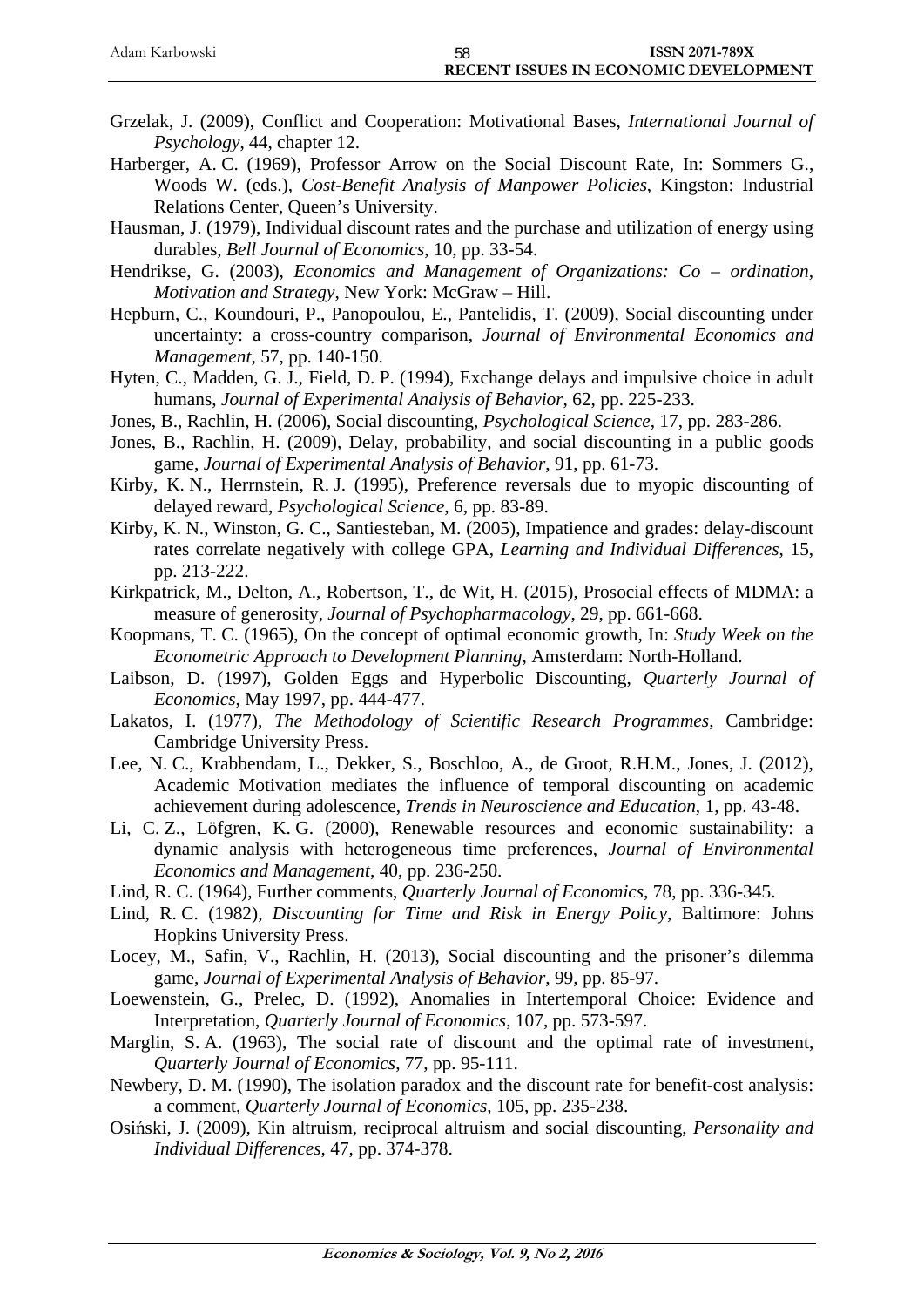| Adam Karbowski |                                       | <b>ISSN 2071-789X</b> |
|----------------|---------------------------------------|-----------------------|
|                | RECENT ISSUES IN ECONOMIC DEVELOPMENT |                       |

- Osiński, J., Ostaszewski, P., Karbowski, A. (2014), Social discounting rate is negatively correlated with fluid intelligence, *Personality and Individual Differences*, 59, pp. 44-49.
- Osiński, J., Karbowski, A. (2015), Dyskontowanie nagród pieniężnych w czasie i w przestrzeni społecznej: studium eksperymentalne, *Bank i Kredyt*, 46, pp. 237-252.
- Osiński, J., Karbowski, A., Ostaszewski, P. (2015), Social discounting: Choice between rewards for other people, *Behavioural Processes*, 115, pp. 61-63.
- Ostaszewski, P., Osiński, J. (2011), Social discounting of monetary rewards, *European Psychologist*, 16, pp. 220-226.
- Pearce, D., Groom, B., Hepburn, C., Koundouri, P. (2003), Valuing the future: recent advances in social discounting, *World Economics*, 4, pp. 121-141.
- Philibert, C. (1998), The Isolation Paradox and the Climate Change, working paper.
- Philibert, C. (1999), The economics of climate change and the theory of discounting, *Energy Policy*, 27, pp. 913-927.
- Philibert, C. (2006), Discounting the future, In: Pannell, D., Schilizzi, S. (eds), *Economics and the Future*, Cheltenham: Edward Elgar.
- Poulos, C., Whittington, D. (2000), Time Preferences for Life-Saving Programs: Evidence from Six Less Developed Countries, *Environmental Science and Technology*, 34, pp. 1445-1455.
- Quiggin, J. (2008), Stern and the critics on discounting and climate change: an editorial essay, *Climatic Change*, 89, pp. 195-205.
- Rachlin, H., Green, L. (1972), Commitment, choice, and self-control, *Journal of the Experimental Analysis of Behavior*, 17, pp. 15-22.
- Rachlin, H., Jones, B. (2008), Social discounting and delay discounting, *Journal of Behavioral Decision Making*, 21, pp. 29-43.
- Ramsey, F. (1928), A mathematical theory of saving, *Economic Journal*, 38, pp. 543-549.
- Reimers, S., Maylor, E.A., Stewart, N., Chater, N. (2009), Associations between a one-shot delay discounting measure and age, income, education and real-world impulsive behavior, *Personality and Individual Differences*, 47, pp. 973-978.
- Safin, V., Locey, M., Rachlin, H. (2013), Valuing rewards to others in a prisoner's dilemma game, *Behavioural Processes*, 99, pp. 145-149.
- Samuelson, P. A. (1937), A note on measurement of utility, *Review of Economic Studies*, 4, pp. 155-161.
- Sankar, U. (2011), Social Discount Rate, Intergenerational Equity and Climate Change, Madras School of Economics, Dissemination Paper – 11.
- Sen, A. K. (1961), On optimizing the rate of savings, *Economic Journal*, 71, pp. 479-496.
- Sen, A. K. (1967), Isolation, Assurance and the Social Rate of Discount, *Quarterly Journal of Economics*, 81, pp. 112-124.
- Sen, A. K. (1982), Approaches to the Choice of Discount Rates for Social Benefit-Cost Analysis, In: Lind, R. C., Arrow, K. J., Corey, G. R., Dasgupta, P., Sen, A. K., Stauffer, T., Stiglitz, J. E., Stockfisch, J. A., Wilson, R. (eds.), *Discounting for Time and Risk in Energy Policy*, Baltimore: John Hopkins University Press for Resources for the Future.
- Shamosh, N., Gray, J. (2008), Delay Discounting and Intelligence: A meta-analysis, *Intelligence*, 36, pp. 289-305.
- Simon, H. (1961), *Administrative Behavior*, New York: Free Press.
- Sjaastad, L., Wisecarver, D. (1977), The Social Cost of Public Finance, *Journal of Political Economy*, 85, pp. 513-148.
- Stern, N. (2007), *The Economics of Climate Change. The Stern Review*, Cambridge: Cambridge University Press.